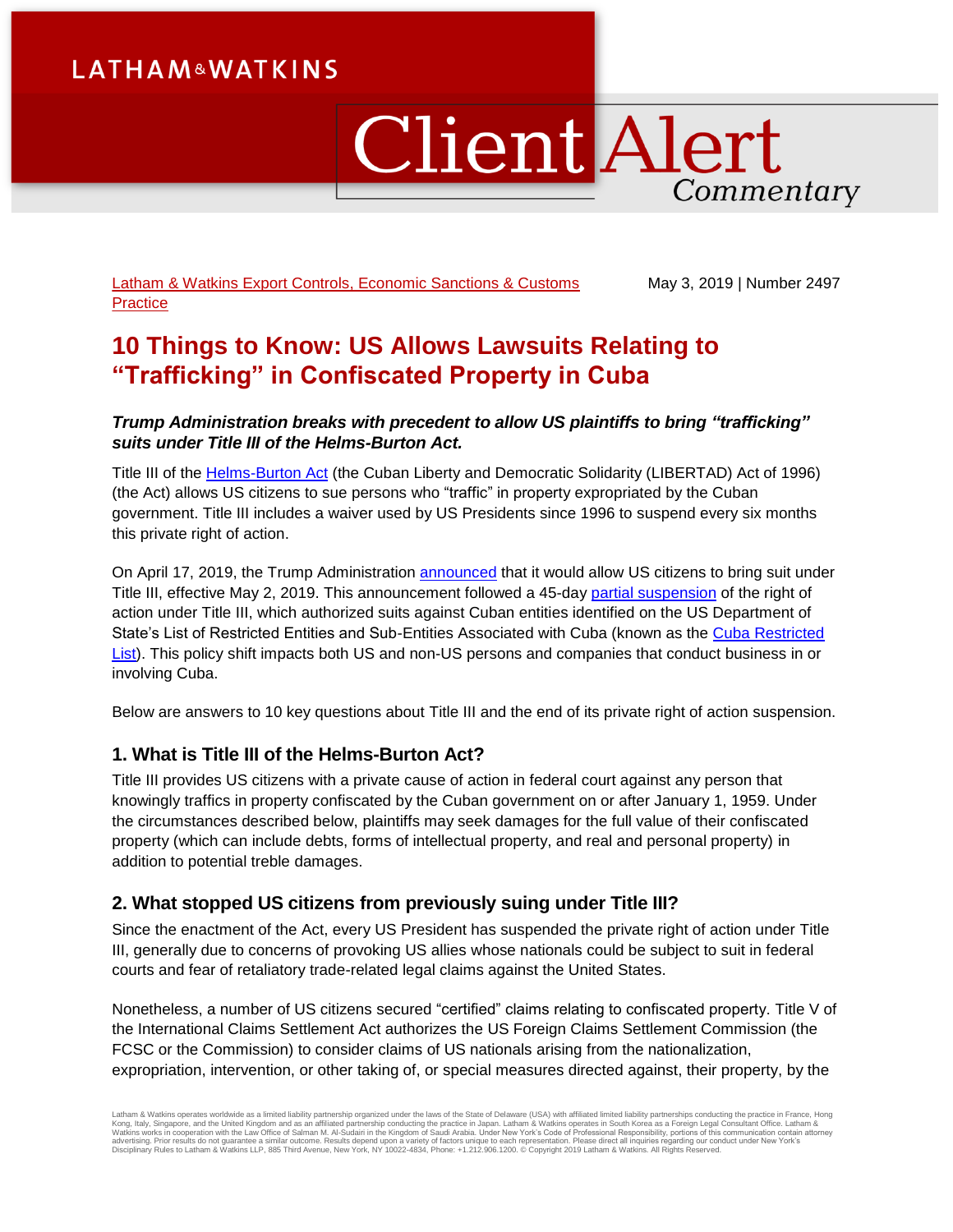Cuban government and others. Between 1967 and 1972 (the first Cuban Claims Program), and again between 2005 and 2006 (the Second Cuban Claims Program), the FCSC evaluated claims of US nationals regarding property confiscated during the Cuban revolution. Under the first Cuban Claims Program, the Commission [certified](https://www.justice.gov/fcsc/claims-against-cuba) 5,911 claims as compensable with a total principal value of over US\$1.85 billion. The second Cuban Claims Program resulted in two certified claims with a total principal amount of approximately US\$51.14 million. Successful claimants have not been able to "enforce" their claims in US courts until now.

## **3. Can a US citizen sue under Title III without a certified claim from the FCSC?**

The Act prohibits US nationals who were entitled to bring claims before the Commission, but did not, from commencing an action under Title III. Individuals who were not US nationals during the two Cuban Claims Programs (and therefore not eligible to file a claim before the Commission), but who have since become naturalized US citizens, can file suit under Title III.

The FCSC's adjudications are relevant to Title III actions in other ways. The Act provides a presumption in favor of the valuation of an FCSC-certified claim, a presumption that is rebuttable by clear and convincing evidence. Courts must also accept as conclusive the proof of ownership in a certified claim. Finally, courts must accept as conclusive a decision by the FCSC to deny a claim brought before the Commission.

As of May 2, 2019, US citizens who have certified claims may file suit under Title III. Plaintiffs who are asserting expropriation claims not previously certified will need to provide 30 days' notice of a suit to seek treble damages. Plaintiffs must demonstrate that the "amount in controversy" has a valuation of US\$50,000 or greater, exclusive of interest.

## **4. What does it mean to "traffic" in confiscated property?**

Title III defines "trafficking" to apply to a party that knowingly and intentionally, without authorization of any US national who holds a claim to the property:

(i) sells, transfers, distributes, dispenses, brokers, manages, or otherwise disposes of confiscated property, or purchases, leases, receives, possesses, obtains control of, manages, uses, or otherwise acquires or holds an interest in confiscated property;

(ii) engages in a commercial activity using or otherwise benefiting from confiscated property; or

(iii) causes, directs, participates in, or profits from, trafficking by another person, or otherwise engages in trafficking through another person.

Given that Title III has been suspended since 1996, how US courts will interpret this definition (and Title III generally) is uncertain.

#### **5. Who can be sued in a Title III action?**

US plaintiffs can sue corporations or individuals currently trafficking in confiscated property, or who have done so in the prior two years. As a practical matter, defendants with little or no US presence may be able to dismiss suits brought under Title III on the basis of lack of personal jurisdiction. Depending on economic and commercial relationships, the US subsidiaries of foreign parent companies that deal in confiscated property could qualify as profiting from the trafficking of their foreign affiliates, though these types of jurisdictional issues will surely be subject to litigation.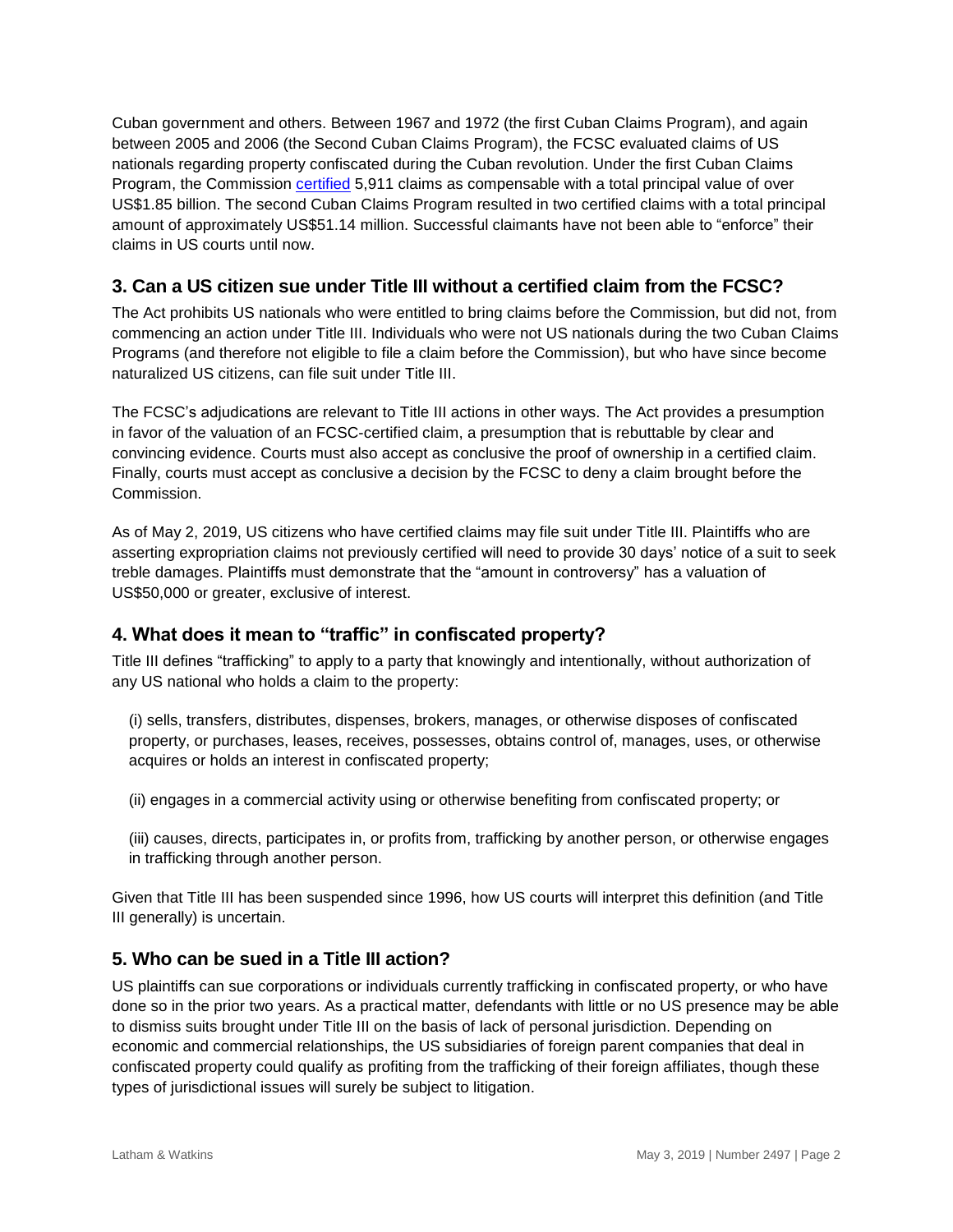## **6. Are there exceptions for persons or companies from any specific countries?**

No, but there are limitations in the statute that appear to exempt certain activities from suit. For instance, the Act provides that a person's involvement in the delivery of international telecommunications, trading of securities publicly held or traded, or use of property incident to and necessary to lawful travel to Cuba, does not constitute "trafficking" under the statute and so does not form the basis for a claim.

## **7. Who is most likely to be affected by the lifting of the suspension?**

Companies involved in the travel, hospitality, transportation, telecom, mining, and industrial sectors in Cuba are likely to be most exposed to Title III suits. (While the United State has maintained an economic and trade embargo against Cuba for several decades, these measures would not reach non-US companies that are not owned or controlled by a US person.) Multinational companies with assets in or that conduct business activities within the US may be at greater risk of exposure to suit as a result of a US jurisdictional nexus.

### **8. Does a US person need a license from the US government to sue under Title III?**

No. The Act provides that US citizens may bring suit under Title III against the Cuban government without licensing from the US government. It also provides that an action may be brought and settled, and a related judgment enforced, without US Government authorization.

## **9. Will other countries take action to protect their citizens from Title III lawsuits?**

The [European Union](https://www.consilium.europa.eu/en/press/press-releases/2019/05/02/declaration-by-the-high-representative-on-behalf-of-the-eu-on-the-full-activation-of-the-helms-burton-libertad-act-by-the-united-states/) (EU), [Canada,](https://www.canada.ca/en/global-affairs/news/2019/04/government-of-canada-will-defend-interests-of-canadians-doing-business-in-cuba.html) and [Mexico](https://www.gob.mx/sre/prensa/position-of-the-mexican-government-on-application-of-title) have stated that they will defend the interests of their companies and citizens conducting lawful trade and investment with Cuba. One or more of these countries could initiate a World Trade Organization (WTO) action to defend the interests of their citizens in Cuba. (The EU initiated [WTO proceedings](https://www.wto.org/english/tratop_e/dispu_e/cases_e/ds38_e.htm) in 1996, which were later withdrawn.)

Several countries have laws that could render judgments arising from the Act unenforceable and inhibit discovery in connection with Title III actions. Non-US companies could use such laws to protect themselves against Title III litigation. For example, the [Council Regulation \(EC\) No. 2271/96 of the EU](https://eur-lex.europa.eu/eli/reg/1996/2271/2014-02-20) (the Blocking Statute) provides that judgments giving effect to the Act shall not be recognized or enforced within the EU, and limits compliance requirements with discovery requests related to Title III suits.

In addition, Article 6 of the Blocking Statute entitles EU operators to bring legal proceedings in the courts of EU Member States to recover "damages, including legal costs, caused by the application of the laws specified in [the Blocking Statute] or by actions based thereon or resulting therefrom." The EU Guidance Note explains that the scope of damages that can be claimed is deliberately broad to provide EU operators with the greatest possible protection. Accordingly, EU operators that are sued in the US courts and forced to pay damages under Title III could rely on the Blocking Statute to recover those sums through separate court proceedings. Canada's [Foreign Extraterritorial Measures \(United States\) Order,](https://laws-lois.justice.gc.ca/eng/regulations/SOR-92-584/page-1.html)  [1992](https://laws-lois.justice.gc.ca/eng/regulations/SOR-92-584/page-1.html) (the Order), issued under the Foreign Extraterritorial Measures Act (FEMA), likewise makes it an offense for Canadian corporations to comply with the US laws against Cuba. The Attorney General of Canada can issue orders that mandate non-recognition of judgements under the Act and restrict discovery attempts in connection with Title III suits. Mexico also has a so-called [antidote](http://www.diputados.gob.mx/LeyesBiblio/pdf/63.pdf) law that prohibits providing information to foreign authorities or courts prosecuting Title III suits, among other provisions.

## **10. How can a foreign company prepare for a potential lawsuit under Title III?**

Companies that have been doing business directly or indirectly with or in Cuba during the last two years can take steps now to assess potential exposure under the Act and to consider the issues and defenses that may arise in litigation. For instance, parties should consider: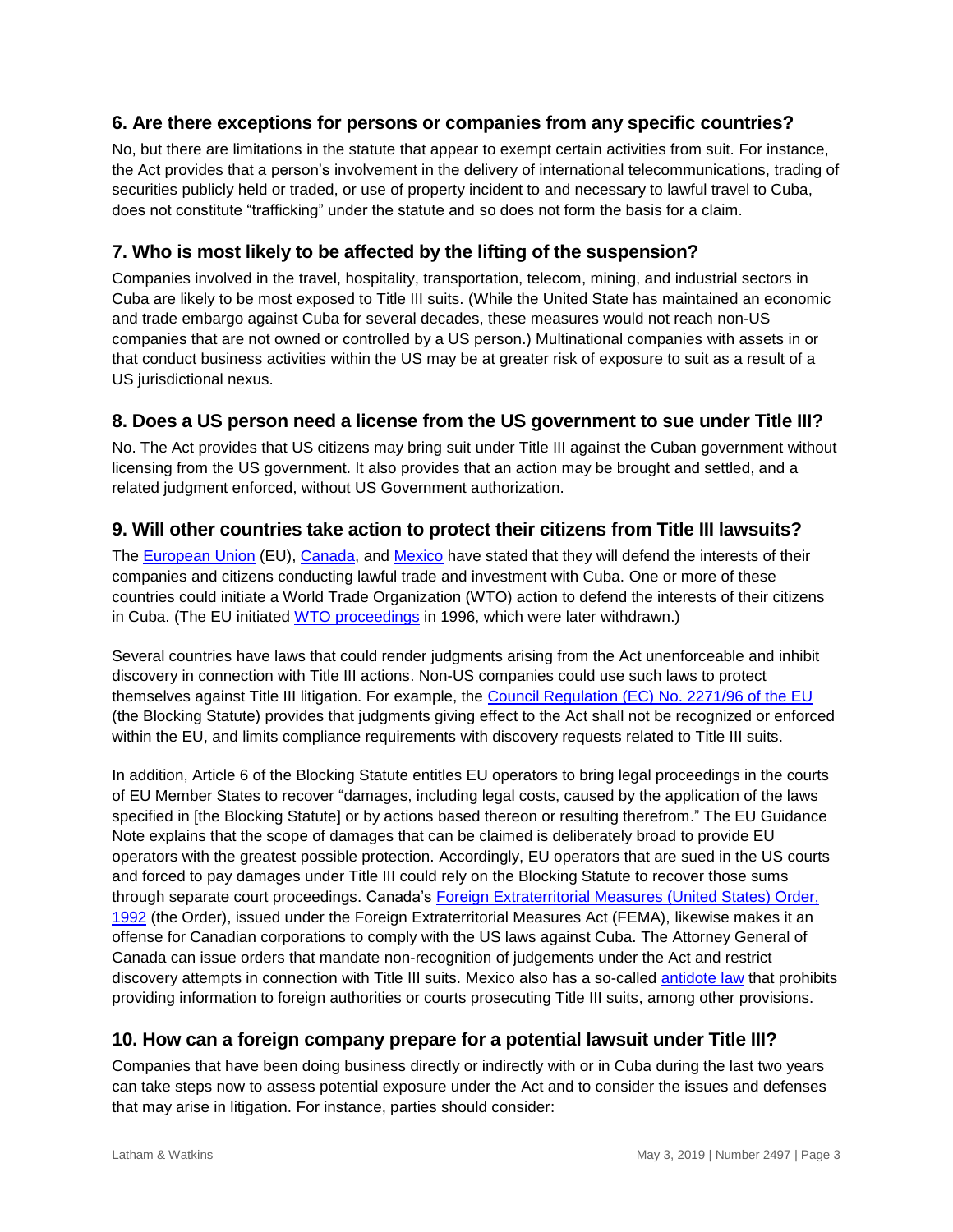- Searching FCSC claims for points of exposure
- Conducting diligence on properties relevant to their Cuban dealings for other evidence of historical expropriation
- Reviewing commercial relationships for risks of "trafficking" claims and evaluating mitigation and termination options
- Reviewing and strengthening contractual clauses to address associated risks

If you have questions about this *Client Alert*, please contact one of the authors listed below or the Latham lawyer with whom you normally consult:

#### **[Les P. Carnegie](https://www.lw.com/people/les-carnegie)**

[les.carnegie@lw.com](mailto:les.carnegie@lw.com) +1.202.637.1096 Washington, D.C.

#### **[William M. McGlone](https://www.lw.com/people/william-mcglone)**

[william.mcglone@lw.com](mailto:william.mcglone@lw.com) +1.202.637.2202 Washington, D.C.

**[Eric S. Volkman](https://www.lw.com/people/eric-volkman)** [eric.volkman@lw.com](mailto:eric.volkman@lw.com) +1.202.637.2237 Washington, D.C.

**[Sarah M. Gragert](https://www.lw.com/people/sarah-gragert)** sarah.gragert@lw.com +1.202.637.3368 Washington, D.C.

#### **[Andrew Galdes](https://www.lw.com/people/andrew-galdes)**

[andrew.galdes@lw.com](mailto:andrew.galdes@lw.com) +1.202.637.2155 Washington, D.C.

#### **[Bridget Reineking](https://www.lw.com/people/bridget-reineking)**

[bridget.reineking@lw.com](mailto:bridget.reineking@lw.com) +1.202.637.1015 Washington, D.C.

**[Charles Claypoole](https://www.lw.com/people/charles-claypoole)**

charles.claypoole@lw.com +44.20.7710.1178 London

#### **[Robert E. Sims](https://www.lw.com/people/robert-sims)**

[bob.sims@lw.com](mailto:bob.sims@lw.com) +1.415.395.8127 San Francisco

#### **[Annie E. S. Froehlich](https://www.lw.com/people/annie-froehlich)**

[annie.froehlich@lw.com](mailto:annie.froehlich@lw.com) +1.202.637.2375 Washington, D.C.

#### **Elizabeth K. Annis**\* [elizabeth.annis@lw.com](mailto:elizabeth.annis@lw.com) +1.202.637.1011 Washington, D.C.

#### **[Robert Price](https://www.lw.com/people/robert-price)**

robert.price@lw.com +44.20.7710.4682 London

*\*Admitted to practice in California only.*

#### **You Might Also Be Interested In**

[OFAC Imposes Comprehensive Sanctions on Venezuela's State Oil Company, PdVSA](https://www.lw.com/thoughtLeadership/lw-ofac-imposes-comprehensive-sanctions-on-venezuelas-state-oil-company)

[The Trump Administration's New Venezuela Sanctions: Top 10 Takeaways](https://www.lw.com/thoughtLeadership/LW-The-Trump-Administrations-New-Venezuela-Sanctions-Top-10-Takeaways)

[Top 10 Things to Know About Expanded US Sanctions on Iran](https://www.lw.com/thoughtLeadership/lw-top-10-things-to-know-expanded-us-sanctions-iran)

Cuba [& Trump: What the Changes Mean](https://www.lw.com/thoughtLeadership/cuba-and-trump-what-the-changes-mean)